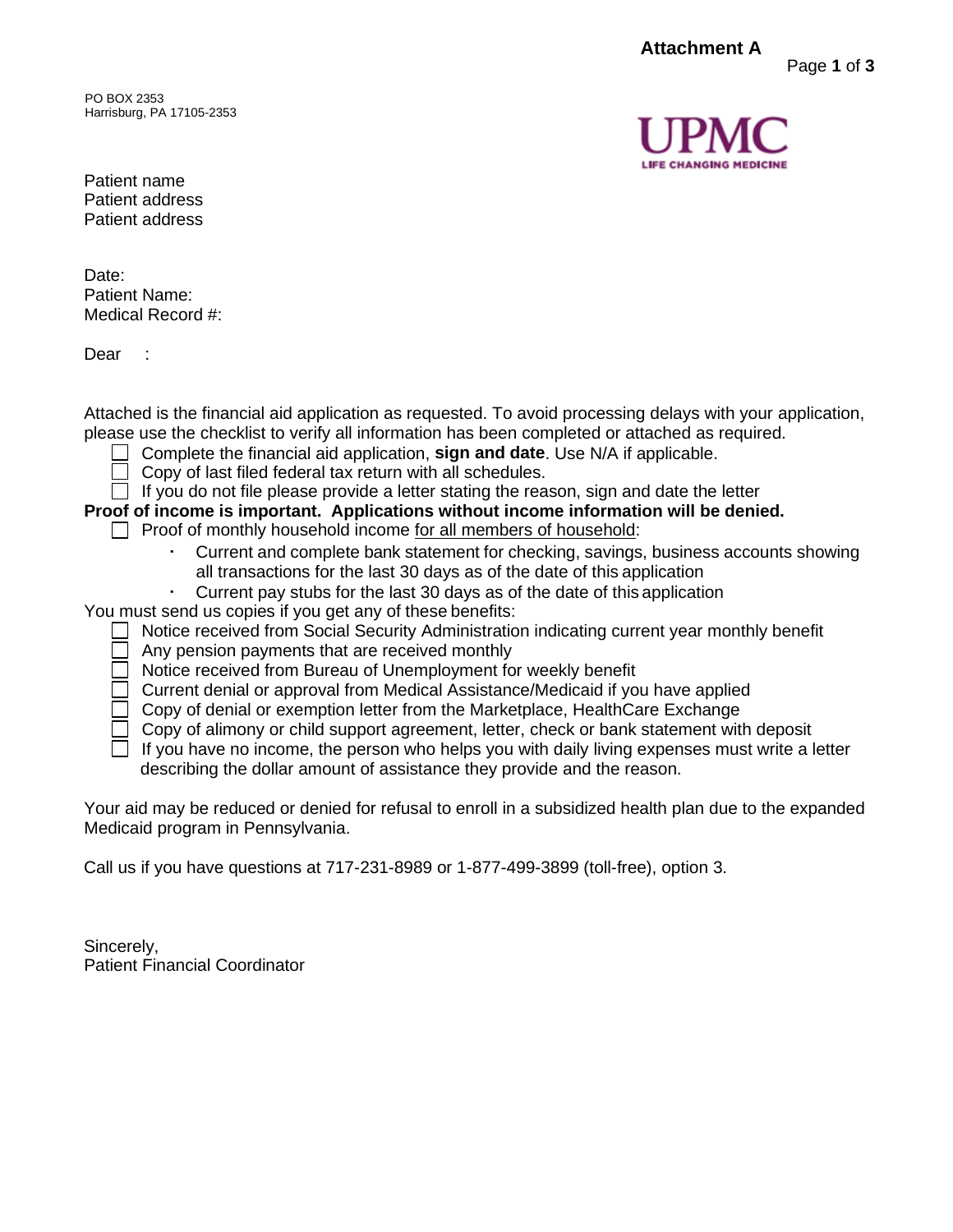

## **FINANCIAL AID APPLICATION**

If you have any questions, please call Patient Financial Support Services 717-231-8989 or 1-877-499-3899.

## **Patient's Information**

| Last                              |                                        | First                                                                                                                                       |            | MI           | <b>DOB</b>                                           |  |
|-----------------------------------|----------------------------------------|---------------------------------------------------------------------------------------------------------------------------------------------|------------|--------------|------------------------------------------------------|--|
| Address                           |                                        | City                                                                                                                                        |            | <b>State</b> | Zip                                                  |  |
| SSN#                              |                                        | Phone #                                                                                                                                     |            |              |                                                      |  |
|                                   |                                        | <b>Guarantor's Information (If Different Than Patient)</b>                                                                                  |            |              |                                                      |  |
| Last                              |                                        | First                                                                                                                                       |            | ΜI           | <b>DOB</b>                                           |  |
| SSN#                              |                                        | Phone #                                                                                                                                     |            | Relationship |                                                      |  |
| <b>Household Members:</b><br>Name |                                        | Relationship                                                                                                                                | <b>DOB</b> |              | <b>UPMC</b> in Central Pa<br>Outstanding bills (Y/N) |  |
|                                   |                                        |                                                                                                                                             |            |              |                                                      |  |
| Wages: Self                       |                                        | Household Income (PROVIDE PHOTOCOPIES OF PROOF OF INCOME FOR LAST 30 DAYS)<br>Employer/Occupation                                           |            |              | <b>Monthly Gross</b><br>Amount                       |  |
|                                   | Spouse<br>Others                       |                                                                                                                                             |            |              |                                                      |  |
| Pensions                          | Self Employment<br>Social Security/SSI |                                                                                                                                             |            |              |                                                      |  |
|                                   | <b>Child/Spousal Support</b>           | Unemployment or Workers Comp.<br>401 K Plans/Other Annuity Payments                                                                         |            |              |                                                      |  |
|                                   |                                        | Veteran's Administration (VA Benefits)<br>Public Assistance/Cash Assistance<br>Income from Dividends, Interest, Rent<br><b>TOTAL INCOME</b> |            |              |                                                      |  |